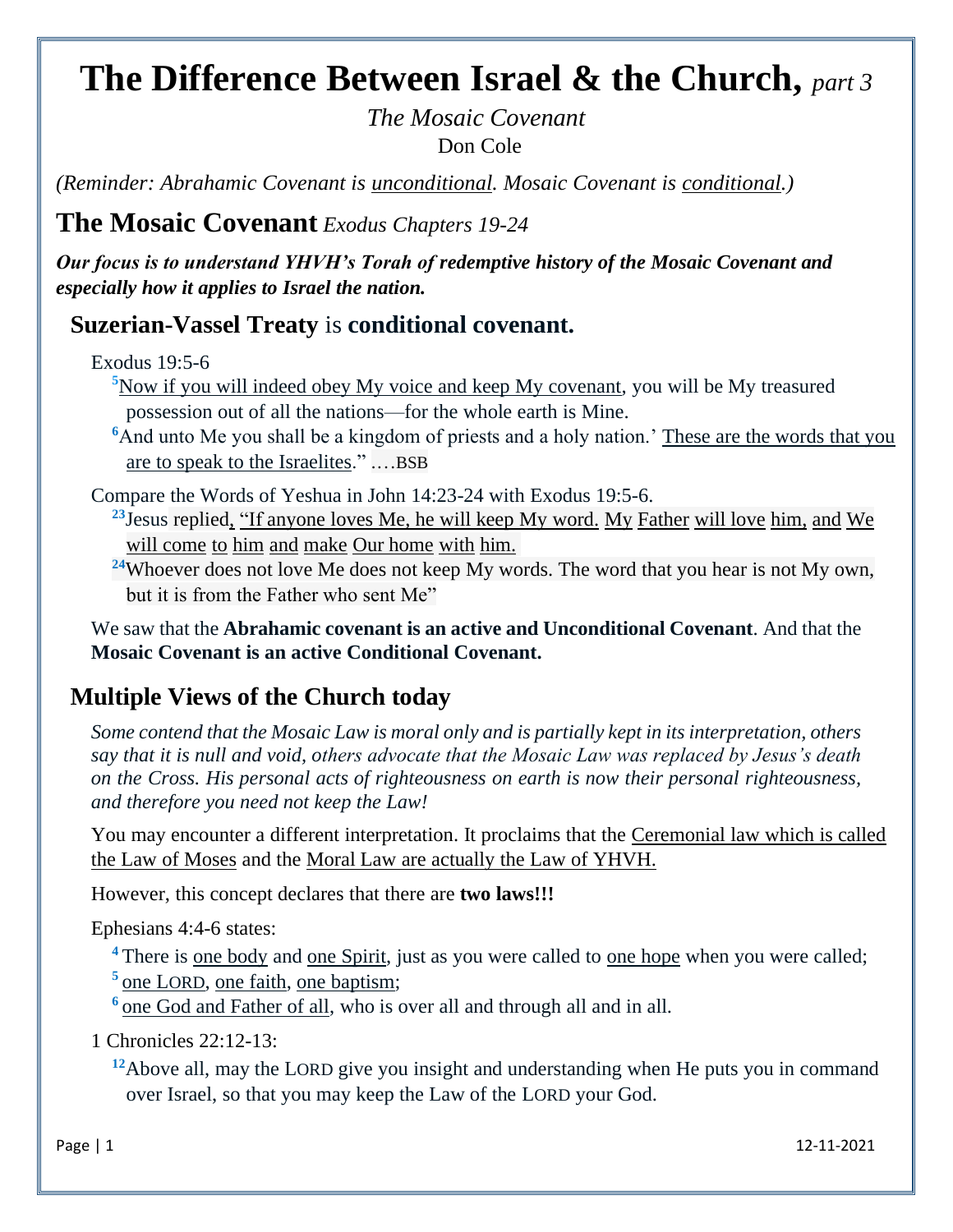<sup>13</sup>[Then](https://biblehub.com/hebrew/227.htm) [you will succeed,](https://biblehub.com/hebrew/6743.htm) [if](https://biblehub.com/hebrew/518.htm) [you carefully](https://biblehub.com/hebrew/8104.htm) [follow](https://biblehub.com/hebrew/6213.htm) [the statutes](https://biblehub.com/hebrew/2706.htm) [and ordinances](https://biblehub.com/hebrew/4941.htm) [that](https://biblehub.com/hebrew/834.htm) [the L](https://biblehub.com/hebrew/3068.htm)ORD [commanded](https://biblehub.com/hebrew/6680.htm) [Moses](https://biblehub.com/hebrew/4872.htm) [for](https://biblehub.com/hebrew/5921.htm) [Israel.](https://biblehub.com/hebrew/3478.htm) [Be strong](https://biblehub.com/hebrew/2388.htm) [and courageous.](https://biblehub.com/hebrew/553.htm) [Do not](https://biblehub.com/hebrew/408.htm) [be afraid](https://biblehub.com/hebrew/3372.htm) [or discouraged.](https://biblehub.com/hebrew/2865.htm)

Exodus 24:3-4:

**<sup>3</sup>**[When Moses](https://biblehub.com/hebrew/4872.htm) [came](https://biblehub.com/hebrew/935.htm) [and told](https://biblehub.com/hebrew/5608.htm) [the people](https://biblehub.com/hebrew/5971.htm) [all](https://biblehub.com/hebrew/3605.htm) [the words](https://biblehub.com/hebrew/1697.htm) [and](https://biblehub.com/hebrew/3605.htm) [ordinances](https://biblehub.com/hebrew/4941.htm) [of the](https://biblehub.com/hebrew/3068.htm) 

L[ORD](https://biblehub.com/hebrew/3068.htm), [they](https://biblehub.com/hebrew/5971.htm) [all](https://biblehub.com/hebrew/3605.htm) [responded](https://biblehub.com/hebrew/6030.htm) [with one](https://biblehub.com/hebrew/259.htm) [voice:](https://biblehub.com/hebrew/6963.htm) ["All](https://biblehub.com/hebrew/3605.htm) [the words](https://biblehub.com/hebrew/1697.htm) [that](https://biblehub.com/hebrew/834.htm) LORD [has spoken,](https://biblehub.com/hebrew/1696.htm) [we will do."](https://biblehub.com/hebrew/6213.htm) <sup>4</sup>And Moses wrote down all the words of the LORD. Early the next morning he got up and built an altar at the base of the mountain, along with twelve pillars for the twelve tribes of Israel.

1 Kings 2:3-4

**<sup>3</sup>**[And keep](https://biblehub.com/hebrew/8104.htm) [the charge](https://biblehub.com/hebrew/4931.htm) [of the L](https://biblehub.com/hebrew/3068.htm)[ORD](https://biblehub.com/hebrew/3068.htm) [your God](https://biblehub.com/hebrew/430.htm) [to walk](https://biblehub.com/hebrew/1980.htm) [in His ways](https://biblehub.com/hebrew/1870.htm) [and to keep](https://biblehub.com/hebrew/8104.htm) [His](https://biblehub.com/hebrew/2708.htm)  [statutes,](https://biblehub.com/hebrew/2708.htm) [commandments,](https://biblehub.com/hebrew/4687.htm) [ordinances,](https://biblehub.com/hebrew/4941.htm) [and decrees,](https://biblehub.com/hebrew/5715.htm) [as is written](https://biblehub.com/hebrew/3789.htm) [in the Law](https://biblehub.com/hebrew/8451.htm) [of Moses,](https://biblehub.com/hebrew/4872.htm) **[so](https://biblehub.com/hebrew/4616.htm)  [that](https://biblehub.com/hebrew/4616.htm)** [you may](https://biblehub.com/hebrew/7919.htm) prosper [in all](https://biblehub.com/hebrew/3605.htm) [you do](https://biblehub.com/hebrew/6213.htm) [and wherever](https://biblehub.com/hebrew/3605.htm) [you turn,](https://biblehub.com/hebrew/6437.htm)

<sup>4</sup>**and so that** the LORD may fulfill His promise to me: 'If your descendants take heed to walk faithfully before Me with all their heart and soul, you will never fail to have a man on the throne of Israel.'

#### Ezra 7:6:

<sup>6</sup>[this](https://biblehub.com/hebrew/1931.htm) [Ezra](https://biblehub.com/hebrew/5830.htm) [came up](https://biblehub.com/hebrew/5927.htm) [from Babylon.](https://biblehub.com/hebrew/894.htm) [He was](https://biblehub.com/hebrew/1931.htm) [a scribe](https://biblehub.com/hebrew/5608.htm) [skilled](https://biblehub.com/hebrew/4106.htm) [in the Law](https://biblehub.com/hebrew/8451.htm) [of Moses,](https://biblehub.com/hebrew/4872.htm) [which](https://biblehub.com/hebrew/834.htm) the L[ORD](https://biblehub.com/hebrew/3068.htm), [the God](https://biblehub.com/hebrew/430.htm) [of Israel,](https://biblehub.com/hebrew/3478.htm) [had given.](https://biblehub.com/hebrew/5414.htm) [The king](https://biblehub.com/hebrew/4428.htm) [had granted](https://biblehub.com/hebrew/5414.htm) [Ezra](https://biblehub.com/hebrew/l%C5%8Dw%20(Prep::%203ms)%20--) [all](https://biblehub.com/hebrew/3605.htm) [his requests,](https://biblehub.com/hebrew/1246.htm) [for the hand](https://biblehub.com/hebrew/3027.htm) [of](https://biblehub.com/hebrew/3068.htm)  [the L](https://biblehub.com/hebrew/3068.htm)ORD [his God](https://biblehub.com/hebrew/430.htm) [was upon him.](https://biblehub.com/hebrew/5921.htm)

Leviticus 19:37:

<sup>37</sup>[You must keep](https://biblehub.com/hebrew/8104.htm) [all](https://biblehub.com/hebrew/3605.htm) [My statutes](https://biblehub.com/hebrew/2708.htm) [and all](https://biblehub.com/hebrew/3605.htm) [My ordinances](https://biblehub.com/hebrew/4941.htm) [and follow](https://biblehub.com/hebrew/6213.htm) [them.](https://biblehub.com/hebrew/853.htm) [I](https://biblehub.com/hebrew/589.htm) [am the L](https://biblehub.com/hebrew/3068.htm)ORD."

#### **Some say that they only need to obey the Ten Commandments but not the ordinances and statutes!**

If that is true then what about some of these:

Leviticus 18:6-7:

**<sup>6</sup>**[None of](https://biblehub.com/hebrew/376.htm) [you are to approach](https://biblehub.com/hebrew/7126.htm) [any](https://biblehub.com/hebrew/3605.htm) [close relative](https://biblehub.com/hebrew/7607.htm) [to have sexual relations.](https://biblehub.com/hebrew/1540.htm) [I](https://biblehub.com/hebrew/589.htm) [am the L](https://biblehub.com/hebrew/3068.htm)ORD. **<sup>7</sup>**You must not expose the nakedness of your father by having sexual relations with your mother. She is your mother; you must not have sexual relations with her.…

Leviticus 18:18:

**[18](https://biblehub.com/leviticus/18-18.htm)**You must not take your wife's sister as a rival wife and have sexual relations with her while your wife is still alive.

Leviticus 18:21:

<sup>[21](https://biblehub.com/leviticus/18-21.htm)</sup>You must not give any of your children to be sacrificed to Molech, for you must not profane the name of your God. I am the LORD. (abortion)

Leviticus 18:29-30:

<sup>[29](https://biblehub.com/leviticus/18-29.htm)</sup>Therefore anyone who commits any of these abominations must be cut off from among his people.